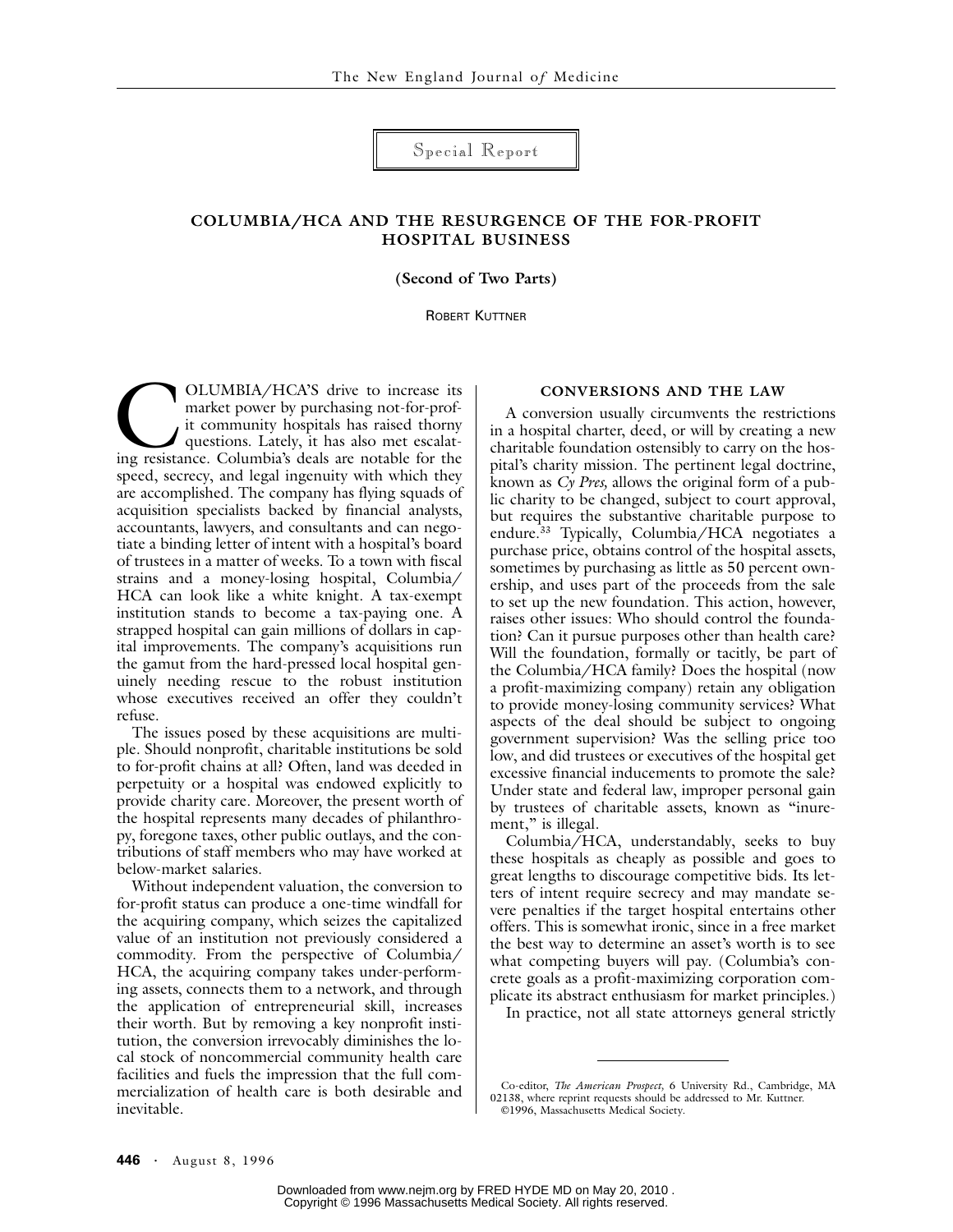apply the *Cy Pres* doctrine to hospital conversions. In Massachusetts, MetroWest Health, the operator of two community hospitals in Framingham and Natick, was in distress and seeking a partner. Rebuffed by local nonprofit hospitals, a new chief executive, Lawrence Kaplan, negotiated an 80 percent sale to Columbia/HCA. In late 1995, Attorney General Scott Harshbarger intervened to supervise the sale. (Most financial details, however, were not made public. Harshbarger, according to a key aide, accepts the argument that such details are trade secrets.) The attorney general held a public hearing, retained an accounting firm to establish fair market value, extracted from Columbia/HCA a commitment to keep both emergency rooms open for at least three years, and improved other community benefits, including the terms of the foundation.<sup>34</sup>

In Tennessee, by contrast, when Nashville Memorial Hospital was sold in 1994 to Healthtrust (which was later acquired by Columbia/HCA), not only were the details kept secret, but also several trustees of the hospital learned of the sale only after the deal was struck. J.D. Elliott, the hospital chief executive officer who negotiated the sale, was then awarded the presidency of the new foundation. Although a public charity was being sold, the transaction was handled as if it were a private business deal. The Tennessee attorney general did not challenge key terms of the sale, and only ordered them made public after the fact. In Dickson, Tennessee, where Goodlark Hospital was sold in 1995 to Columbia/HCA, the local state representative, Douglas Jackson, served both as a trustee of Goodlark and as its lawyer before its sale and as head of the new foundation afterward. The foundation's first outlay was to book the Nashville Symphony for a free local concert.35

When HealthONE, a six-hospital system in Denver, put most of its \$550 million in assets into a joint venture with Columbia/HCA, \$350 million went to pay off HealthONE's huge debt, the hangover from a previous buyout deal. No money went into a foundation, and Colorado authorities let the deal stand. According to Deputy Attorney General Jan Zavislan, Colorado has no statutory authority to review hospital conversions.36

California Deputy Attorney General James Schwartz, in contrast, routinely reviews and modifies terms of sale. Unlike Massachusetts and most other states, California makes all the financial details of such sales part of the public record. Schwartz told me, "We find it highly questionable that anybody would consider these other than public assets open to the public." However, in contrast to Harshbarger, Schwartz claims jurisdiction only over the new foundation, not over the newly converted hospital which is then free to shift the burden of charity care to the foundation.

The conversion issue has gained particular visibil-

ity in California because of the controversial sales of other health care organizations in leveraged buyouts, at sums far below market value.37 HealthNet, a nonprofit health maintenance organization (HMO), was converted in 1992 to the for-profit Health Systems International at a price widely considered too low. Thirty-three executives of the nonprofit purchased 20 percent ownership of the new company for just \$1.5 million. By April 1996 their shares were worth \$315 million.38 Blue Cross of California contrived a conversion in July 1991 through a new for-profit subsidiary, WellPoint Health Networks, which would hold 90 percent of its assets. Since the nonprofit parent company would technically continue to exist, no charitable foundation would be necessary. Blue Cross, whose WellPoint subsidiary soon attained a market value of \$2.7 billion, initially offered just \$5 million in annual charitable donations. After more than three years of investigation and negotiation, the California corporations commissioner, prodded by Assemblyman Phillip Isenberg, other key legislators, Consumers Union, and the local press, compelled Blue Cross/WellPoint to fund two new public foundations — with assets of \$3.2 billion.<sup>39</sup>

#### **A GROWING BACKLASH**

The growing resentment of hospital takeovers is part of a broader consumer backlash against other market intrusions into health care, most notably the practice of many HMOs of giving doctors financial inducements to withhold care. In the past year, at least 30 pending deals with Columbia/HCA have been killed or revised by regulatory, civic, physician, or community opposition.

In California, pending bipartisan legislation sponsored by Assemblyman Isenberg would give the state attorney general power to block conversions if he or she found the terms unfair or found that the sale might "create a significant effect on the availability or accessibility of health care services to the affected community."40 Other state regulators and legislatures have lately become more assertive, as well. In April, in the wake of Columbia's unsuccessful attempt to buy Bishop Clarkson Memorial Hospital in Omaha, Nebraska, and efforts by Regional West Medical Center in Scottsbluff, Nebraska, to find forprofit suitors,<sup>41</sup> Nebraska enacted a law empowering the attorney general to block the conversion of a nonprofit hospital on the basis of any of nine criteria, including conflicts of interest involving board members, whether the proposed sale reflected fair market value, and "whether the purchaser has made a commitment to provide care to the disadvantaged, the uninsured, and the underinsured and to provide benefits to the affected community to promote improved health care."42 Thus, in Nebraska even a forprofit hospital is required by law to have other than profit-maximizing goals. In June, Michigan Attorney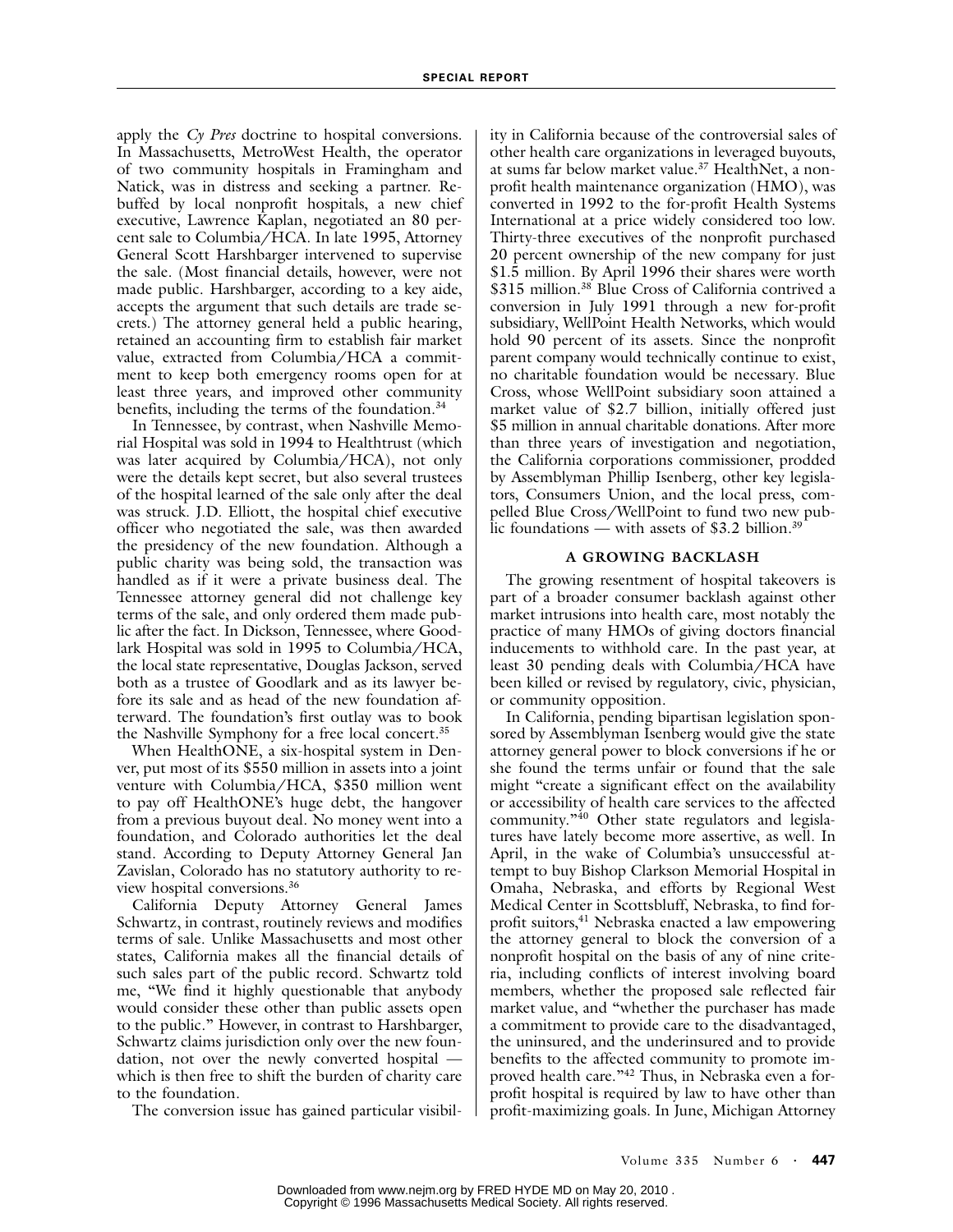General Frank J. Kelley sued to block Columbia's proposed acquisition of 50 percent of Michigan Capital Medical Center in Lansing,<sup>43</sup> asserting his general "supervisory power over charitable trusts." And in Houston, Attorney General Dan Morales recently joined a lawsuit filed by the Texas Medical Center, seeking to block a complex deal pending between Columbia/HCA and St. Luke's Episcopal Hospital, on the grounds that it violates deed restrictions that limit the use of most Texas Medical Center property to nonprofit institutions.

Columbia/HCA's most audacious recent foray, in Ohio, breaks its tradition of avoiding the insurance business. In March, Blue Cross and Blue Shield of Ohio, the state's largest insurer, with annual revenues of some \$2 billion, agreed to sell 85 percent ownership to Columbia for \$299.5 million through a complex venture called BlueCo, legally crafted to avoid the form of a conversion, thus eliminating a payout obligation to policyholders or a charitable foundation. Because \$223 million of Blue Cross and Blue Shield reserves would go to the new venture, Columbia/HCA would be buying Blue Cross and Blue Shield largely with the latter's own assets. The National Blue Cross and Blue Shield Association voted on June 13 to revoke the license of the Ohio affiliate to use the famous trademark if the deal goes through. Under the proposed acquisition, Columbia/HCA will pay three top executives of Ohio Blue Cross and Blue Shield over \$15 million in severance payments characterized as consulting fees and agreements not to compete, with millions more going as a consulting fee to the Blues' outside lawyer.<sup>44</sup>

On July 11, Ohio Attorney General Betty Montgomery sued to block the transaction pending review by the Ohio insurance commissioner, who regulates mutual insurance companies. Montgomery requested an independent valuation and assurance that the Blue Cross and Blue Shield assets would go to policyholders or for charitable purposes, and she began an antitrust investigation. According to Montgomery, "Fifteen million dollars in severance packages for three officials of an organization founded as a charity, and operated to help the sick and the needy, strikes me as both inappropriate and excessive."<sup>45</sup> Montgomery said she thought Blue Cross and Blue Shield was being sold at "pennies on the dollar."46

An earlier class-action suit filed in April on behalf of Blue Cross and Blue Shield policyholders by former U.S. Senator Howard Metzenbaum, chairman of the Consumer Federation of America, characterized the deal as a disguised conversion of Blue Cross and Blue Shield and contended that its entire \$302.5 million in reserves properly belongs to policyholders.47 In reply, attorney Kenneth F. Seminatore, for Blue Cross and Blue Shield, oddly accused Metzenbaum of "advocating the theft of policyholder money."48 Under the agreement between Columbia/HCA and the Ohio Blues, lawyer Seminatore will collect \$3.5 million if the deal goes through.

### **COMMERCIAL AND POLITICAL HARDBALL**

Columbia/HCA has become a lightning rod for criticism not just because of its prodigious growth and scale, but also because of the ferocity of its tactics. When Columbia/HCA began entering markets in earnest, it did not just compete vigorously; it mounted a public-relations campaign to portray nonprofits as social parasites. On at least one occasion, chief executive officer Richard Scott flatly declared that "Nontaxpaying hospitals shouldn't be in business."49

The political muscle of Columbia/HCA is legendary. When it enters a community in pursuit of an acquisition, Columbia/HCA lines up blue-chip legal talent, identifies allies among local civic, political, and medical leaders, and spreads around lots of money. In 1995, for example, Columbia/HCA had 33 lobbyists in Tallahassee, Florida.50 It also leads the list of corporate campaign contributors in Florida. Nationally, its staff is regularly solicited to donate to one of its political-action committees. Legally, the political-action committees are independent of the corporation, but employees of the company solicit their subordinates.

In Fort Myers, Florida, where Columbia/HCA is in fierce competition with the nonprofit Lee Memorial Health System, Lee Memorial officials discovered that Columbia/HCA usually sends members of its local health plan who need specialized children's inpatient care to a hospital in St. Petersburg, over 100 miles away, rather than have the business go to Columbia's local competitor. Dr. John Donaldson, a pediatric otolaryngologist in Fort Myers who has publicly criticized Columbia/HCA, told me, "When you fragment a local system, everyone suffers. And suffers not for the benefit of the patients but for the benefit of [Columbia/HCA chairman] Rick Scott. This degree of competition is pro-Columbia but it's anti-community." In 1994, Columbia/HCA took over as sole provider for the health plan of the Lee County government. It won the business by underbidding Lee Memorial, despite the fact that Lee Memorial's average charges per discharge were about 25 percent below Columbia's, according to data cited in the *Wall Street Journal.*51 After the *St. Petersburg Times* ran an editorial advocating an antitrust investigation of Columbia/HCA's local acquisitions (amounting to nearly a third of hospital beds in the Tampa Bay area), the chain not only pulled an estimated \$800,000 to \$1 million worth of advertising from the newspaper, but also pulled the newspaper's sales racks from its area hospitals and refused to permit its sale in hospital gift shops.52 At Columbia/ HCA's Lawnwood Regional Medical Center, in Fort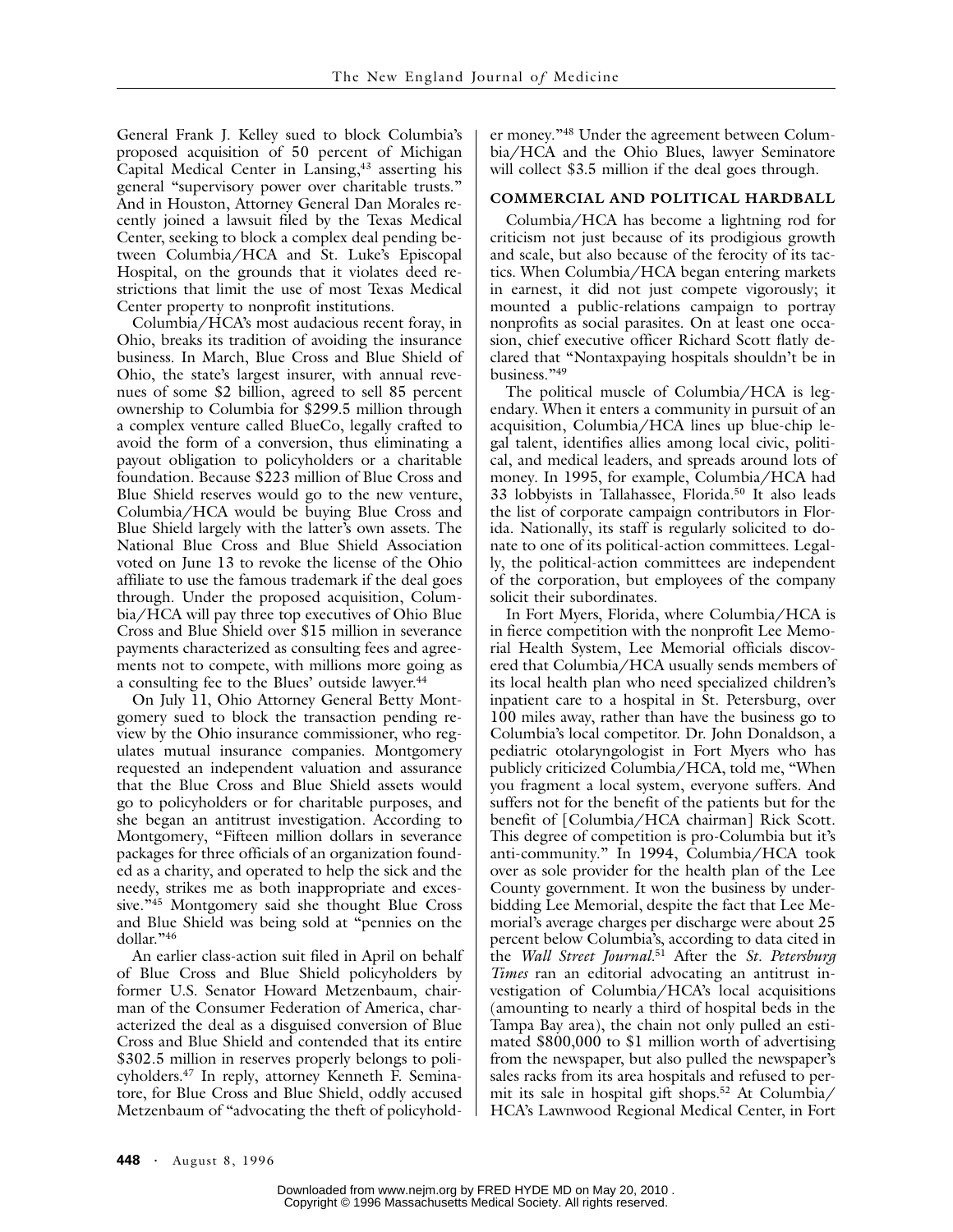Pierce, the administrator sent a memo to the medical staff dangling

an exciting investment opportunity through Columbia/ HCA which will be offered to physicians on our medical staff in the coming months. This opportunity will *not* be offered to physicians who are investors in a competing venture with our hospital. . . . I pledge to you that Columbia/HCA will utilize all appropriate resources to insure the failure of any competing surgery center in our community.53

Last year Columbia/HCA bought a 50 percent share (and management control) of the Catholic Sisters of St. Augustine Health System, based in Ohio. Trustees of one member hospital, Timken Mercy Medical Center in Canton, were summarily fired for questioning the deal.<sup>54</sup> Recently, after losing a bitter legislative battle to modify Georgia's certificate-ofneed law so that it could offer obstetrical and openheart-surgery services in the Atlanta area, Columbia/HCA pulled 18 of its 19 hospitals out of the state hospital association, which opposed the law.55

## **EFFICIENCY AND CONVERGENCE**

From Columbia/HCA's perspective, the company is performing a national service by at last creating a rational and efficient health care system that relies on the discipline of the market. The competitive hardball is just the free market at work. According to Dr. David Manning, a Columbia/HCA executive and previously architect of the TennCare Medicaid system, "Columbia is bringing an efficiency to the market in hospitals that can never be gained by an organization that does not seek to fully integrate the health system. We are well ahead of everyone else in getting our costs under control." Manning insists that such efficiencies do not compromise clinical care. "You don't get the kind of levels of [Joint Commission on Accreditation of Healthcare Organizations] commendation that Columbia gets by skimping on patient care."

According to Dr. Frank Houser, a one-time Georgia public health commissioner who recently became coordinator of Columbia/HCA's physician relations, "We probably measure more things than anybody else in the industry." As Houser explains, Columbia's Meditech data system not only gives primary care doctors and financial planners computerized access to medical records, but also allows sophisticated tabulations and analysis, at the corporate level, to track clinical outcomes and control quality. Houser points to the company's Gallup-poll data on patient satisfaction as further evidence that Columbia/HCA does not skimp on quality.

Drs. Houser and Manning dispute the criticism that Columbia/HCA fails to carry its share of charity patients. As they envision the future, there will be more very tightly managed Medicaid models along the lines of TennCare, in which Columbia/ HCA, according to Manning, is well positioned to compete. Columbia's planners describe the multiple benefits of its integrated network almost as if it existed in isolation from the rest of the health care system. Yet, as Dr. Donaldson's comment suggests, even as Columbia/HCA reduces internal costs, its fierce brand of local competition imposes external costs, because it fragments as well as integrates.

The answer to whether Columbia/HCA truly contributes to a more efficient use of health care resources without shifting costs to others or compromising care depends on whose statistics you believe and how you interpret them. Curiously, as Columbia/HCA moves to a totally integrated system, it is reinventing something very like the Kaiser-style prepaid group plans — with doctor, hospital, specialty facility, and perhaps payer all part of the same closed system. But the key difference is that Columbia/ HCA is a for-profit company, so money saved by its economies is not necessarily redirected to more efficient patient care, but is dropped to the bottom line to be spent on dividend payments and future acquisitions.

Although Columbia/HCA proclaims its adherence to market discipline, the fundamental source of market efficiency is theoretically the consumer's freedom to shop around. But the system integration so central to Columbia's strategy works not just to produce cost economies but also to *prevent* shopping around and to allow Columbia/HCA to impose conditions that doctors and patients might otherwise resist.

If Columbia's move toward integrated systems is in some respect reminiscent of nonprofit group health plans, the big nonprofits are now in many ways defensively emulating Columbia/HCA and other forprofits. In the face of no-holds-barred competition from Columbia/HCA and other for-profits, it remains to be seen whether community hospitals and teaching hospitals can maintain the distinctive values that Columbia insists have already blurred.

#### **WHAT'S THE DIFFERENCE?**

Today, all hospitals, whether corporate or voluntary, operate in an environment increasingly contoured by for-profit institutions. A nonprofit hospital negotiates with for-profit insurers, HMOs, and corporations. To fill beds, it competes with other hospitals — nonprofit and public as well as corporate. It may well have for-profit subsidiaries and coventurers. A market culture and market idiom are becoming pervasive, even among nonprofits. Within living memory, service areas were not called markets; heads of hospitals were administrators, not chief executive officers; hospitals did not advertise for patients; and few hospital administrators spoke of market share, let alone EBITDA (earnings before in-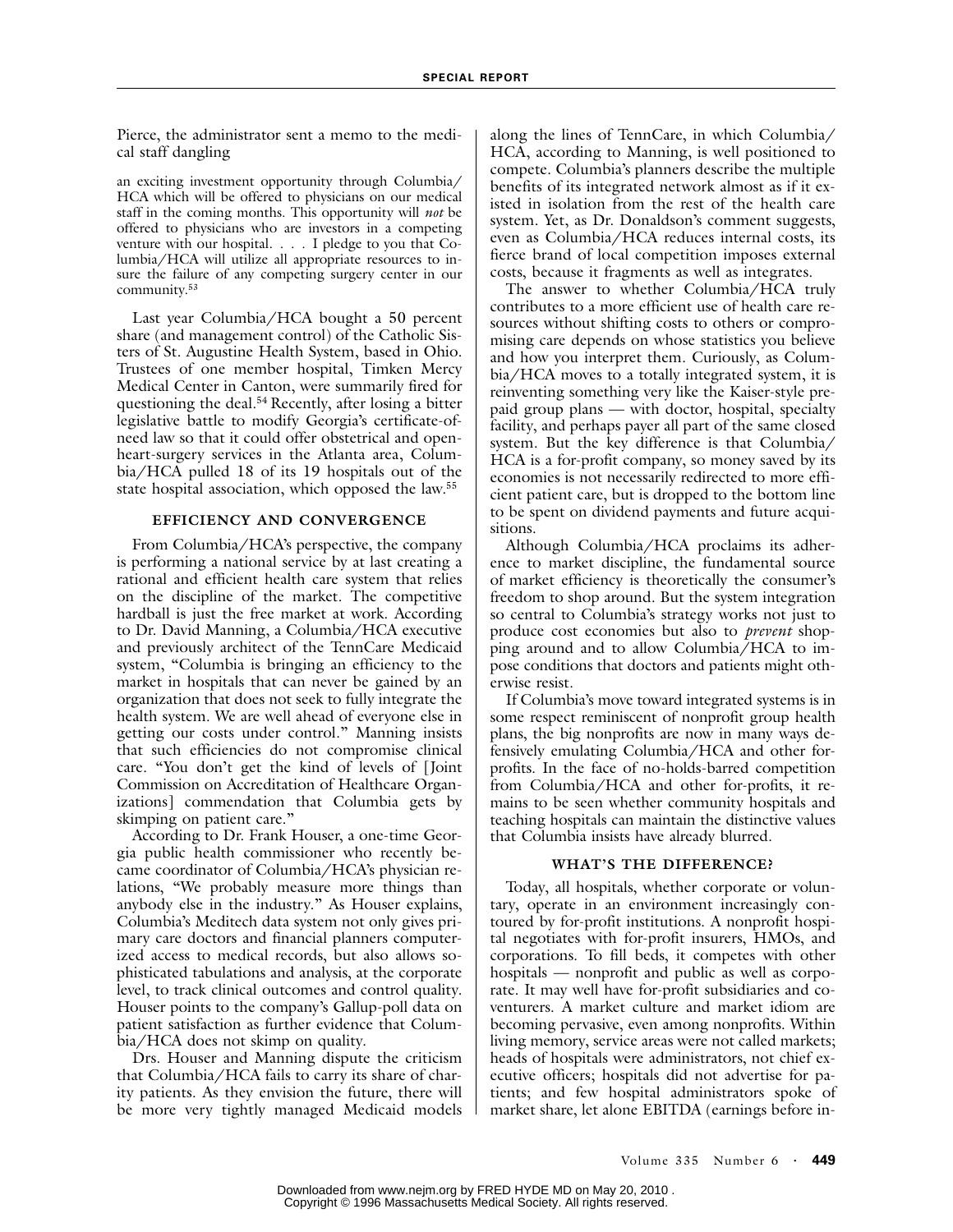terest, taxes, depreciation, and amortization). All this has changed, perhaps irrevocably. But if nonprofit hospitals defensively emulate for-profits, their claim to the ethical high ground rings hollow.

VHA, with some 1300 nonprofit hospital affiliates, is leading a public-relations counteroffensive  $\frac{1}{2}$  against for-profits,<sup>56</sup> but it also advises nonprofits on how to build integrated systems and win market share ("Are your physician relationships attracting primary care physicians to your system and aligning their incentives with yours?"). $57$  The nonprofits, however, have an offsetting advantage, in that forprofits have to pay dividends and taxes and often have higher corporate and marketing costs. Yet the competitive game is being played in increasingly convergent ways.

An entire consulting industry now exists, advising hospitals, for-profit and nonprofit alike, on how to maximize market power vis-à-vis payers, partners, and competitors and how to trim costs by relying on less expensive personnel. One of the largest such firms, American Practice Management, serves mainly nonprofits. A recent newsletter of Atlanta-based American Health Consultants, promoting "patientfocused care," approvingly quotes an operations manager at Tenet Corporation's Brookwood Medical Center in Texas: "We determined that more than half the 350 tasks that RNs [registered nurses] perform could safely be performed by an unlicensed person."58

Consultants' strategies often conflate the goals of cutting costs and improving quality of care, as if they were one and the same. Such changes pare costs but may introduce discontinuities of care at a time when inpatients are generally sicker and stays are shorter. There is no good statistical evidence that these personnel changes necessarily do measurable harm, perhaps thanks to improved monitoring technology, but a negative effect on hands-on care could easily evade the radar of the standard indicators of outcomes.59

My interviews with several nurses and leaders of state and national nurses' associations suggest that although the for-profits often lead the way, the changes at the bedside brought about by the forprofit revolution affect both sectors. A September 1994 lawsuit by the militant California Nurses Association, alleging consumer fraud in the deterioration of nursing care, chose nonprofit Alta Bates Hospital in Berkeley as its target. A 1996 membership survey by the American Nurses Association, which showed rising concern about short staffing, replacement of registered nurses with unlicensed personnel, and kindred problems, did not even bother to differentiate for-profit hospitals from nonprofits.<sup>60</sup>

In Massachusetts, with scant penetration by forprofit chains, the big nonprofits are themselves behaving more entrepreneurially. When two prestigious Harvard teaching hospitals, Brigham and Women's and Massachusetts General, merged to form Partners Healthcare Corporation, the strategic logic would have been familiar in Columbia/HCA's boardroom: maximize physician-referral streams, consolidate market share, increase bargaining power with payers, close duplicative facilities, and trim redundant employees.

Of course, a large teaching hospital is substantially managed by doctors, which helps insulate clinical care from excessive bottom-line pressures. Large teaching institutions are also sheltered in part by the fact that insurers have trouble telling subscribers and physicians that distinguished local hospitals are off limits. Other community hospitals, however, may enjoy no such shelter from competitive forces. Forprofit chains are advantaged in this race not just by cost cutting, but also because they have less of a lingering sense of community mission, are more aggressive in managing their payer mix, and can move faster. "They tend to operate hospitals very efficiently," says Jeffrey Otten, the chief executive of Boston's Brigham and Women's Hospital. "It exerts competitive pressure on us to become more cost effective. It makes us re-examine how we are providing care. Academic medical centers are very reluctant to close capacity. We haven't been able to do it through planning; perhaps having an external force like Columbia might be the only way to do it." Dr. Samuel Thier, who heads Massachusetts General Hospital, observes, "Eventually, the capacity has to come out of the system, and the system has to come to a new equilibrium. The issue is whether the academic centers, if they survive, will be in a position to maintain and exert their value systems."

In the near future, we will see either a growing convergence in the behavior of nonprofits and forprofits or a sharper delineation between institutions with a community purpose and those driven by the bottom line.

Convergence would intensify the pincer pressure on medicine from managed-care payers on the one side and profit-maximizing hospitals on the other. It would probably further squeeze patient care and physician autonomy. It would increase the tension between doctors' professional and entrepreneurial roles. It would make a self-fulfilling prophecy of Columbia's often repeated claim that there is no effective difference between the two sectors and that tax exemptions are a waste of public money.

In *Animal Farm,* George Orwell concluded his allegory with the words, "The creatures outside looked from pig to man, and from man to pig, and from pig to man again; but already it was impossible to say which was which."61 Columbia/HCA insists that medicine is a business, and increasingly imposes its rules on the comptetitive game. If nonprofits are to retain their claim to fiscal and moral difference,